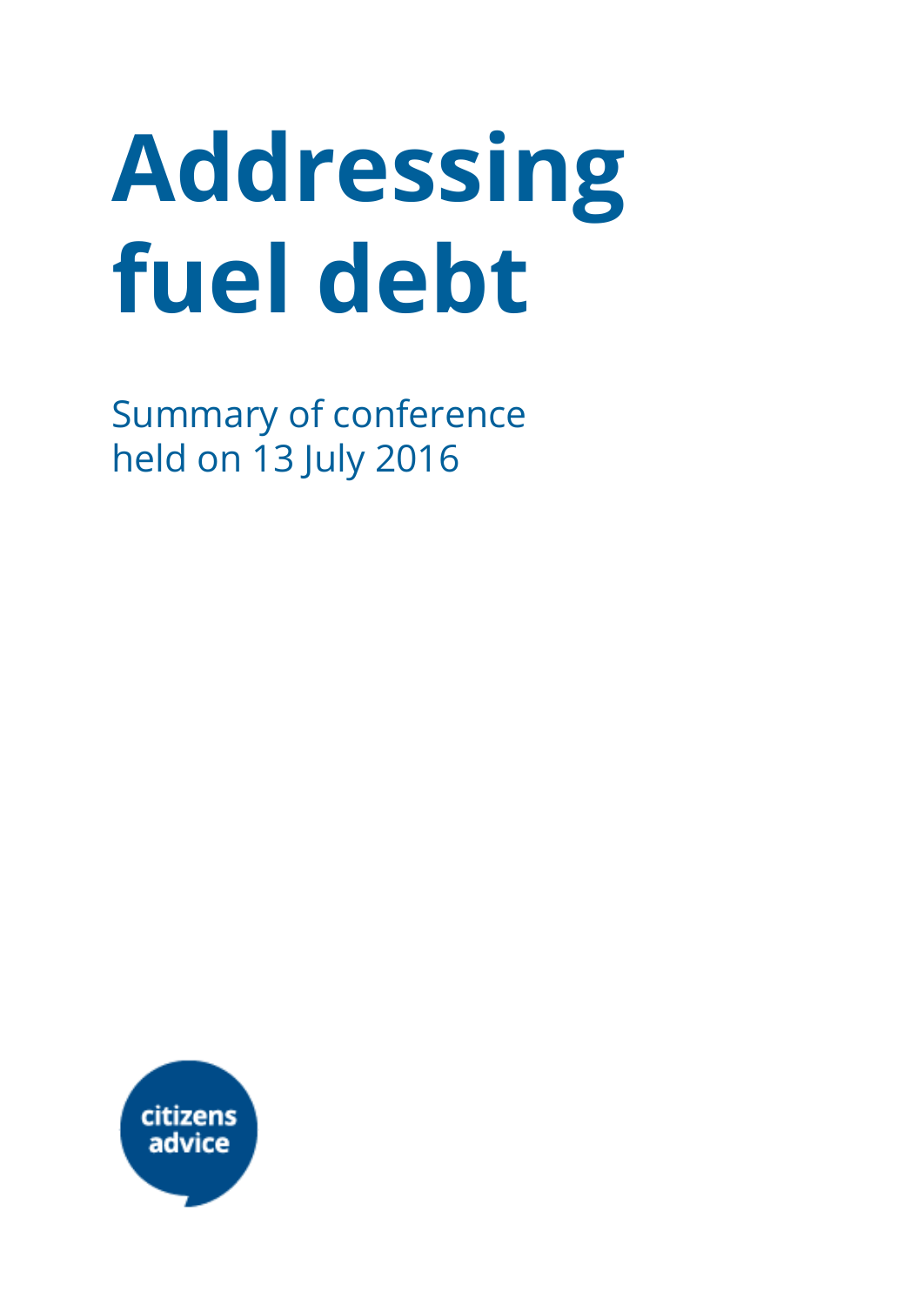# Introduction

Our latest [research](https://www.citizensadvice.org.uk/Global/CitizensAdvice/welfare%20publications/Welfare%20Reform%20and%20Essential%20Bills%20final%20report.pdf) shows that over a 12 month period nearly 1 in 10 households (2.9 million households) fall behind with payment on an essential household bill.

Our analysis also suggests that those affected by recent changes to the welfare system have found it increasingly difficult to manage their essential household bills and juggle conflicting priorities. During a period when several reforms were introduced, the number of households falling behind on an essential bill remained largely the same, while the number falling behind on multiple bills increased.

Alongside this, stagnating wages, increasing household costs and a rise in insecure work mean that people on low and fluctuating incomes are having to budget extremely carefully.

A particular concern for the energy sector is that around 17% of households pay for their energy through a [prepayment](https://www.citizensadvice.org.uk/Global/CitizensAdvice/Energy/Energy%20Consultation%20responses/Staying%20Connected.pdf) meter. These consumers may self-disconnect if they are unable to meet the cost of essential household bills, leaving them without a supply of gas or electricity.<sup>1</sup> Last winter, the Citizens Advice Extra Help Unit helped 220 consumers who could not afford to top up their prepayment meter, but this is only a small proportion of households who self-disconnect.

Many energy companies are adapting well to these challenges and are keen to make further improvements to support consumers who are financially vulnerable. Many recognise the benefits to their business, such as higher debt collection rates, improved staff morale and better customer service for all their customers. At our half-day conference on 'Addressing fuel debt', stakeholders said that they were keen to share good practice and work collaboratively on these issues. The event itself provided a platform for these discussions.

We began the conference with presentations from Citizens Advice on three recent pieces of work:

- 1. Welfare reform and [essential](https://www.citizensadvice.org.uk/about-us/policy/policy-research-topics/welfare-policy-research-surveys-and-consultation-responses/welfare-policy-research/welfare-reform-and-essential-bills-mitigating-the-impact-on-peoples-ability-to-pay/) bills: mitigating the impact on people's ability to pay
- 2. Staying [connected:](https://www.citizensadvice.org.uk/about-us/policy/policy-research-topics/energy-policy-research-and-consultation-responses/energy-policy-research/staying-connected/) how energy suppliers can help and support prepayment customers who self-disconnect

<sup>&</sup>lt;sup>1</sup> Unlike, for example, the water sector where consumers are guaranteed a continuous supply even if they cannot pay.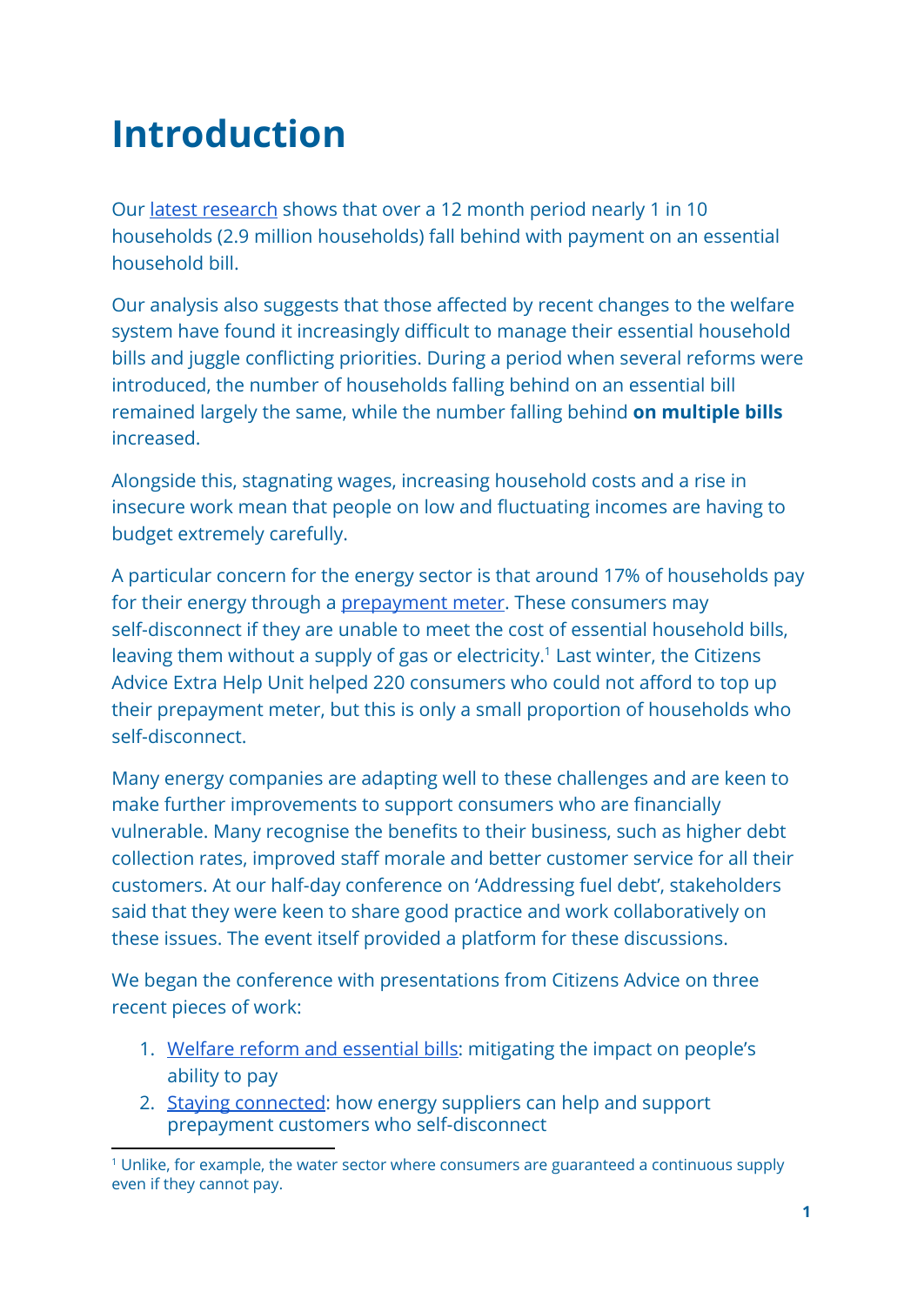3. On supply, in [control:](https://www.citizensadvice.org.uk/about-us/policy/policy-research-topics/energy-policy-research-and-consultation-responses/energy-policy-research/on-supply-in-control-using-data-to-identify-and-support-energy-consumers-in-financial-difficulty/) using data to identify and support energy consumers in financial difficulty

We also heard from Islington Council on their Seasonal Health Interventions Network. [Shine](http://www.islington.gov.uk/publicrecords/library/Environmental-protection/Information/Leaflets/2012-2013/(2012-04-25)-Shine-leaflet-2012.pdf) is a referral scheme with over 120 partner organisations from across the public, private and third sectors. They aim to tackle fuel poverty and other seasonal health inequalities through a range of services, including energy efficiency home visits, energy and water debt support and emergency prepayment meter credit. Since the scheme started in December 2010 they have received 13,500 referrals for vulnerable residents in the borough.

Finally, we opened out to a workshop session discussing the challenges and opportunities around:

- 1. Identification using data and communication to identify consumers who are financially vulnerable
- 2. **Engagement** reaching out to and engaging consumers who are financially vulnerable
- **3. Response** providing an appropriate package of help and support to consumers who are in financial difficulty

Participants included energy companies, water companies, trade bodies, national and local government, regulators and NGOs. The full list of participants can be found in the acknowledgments.

The following summary describes stakeholder responses to our policy recommendations as well as existing good practice identified during the workshop discussions. We hope that this will be useful for both well-established and newer energy suppliers, other utilities providers and creditors in other sectors.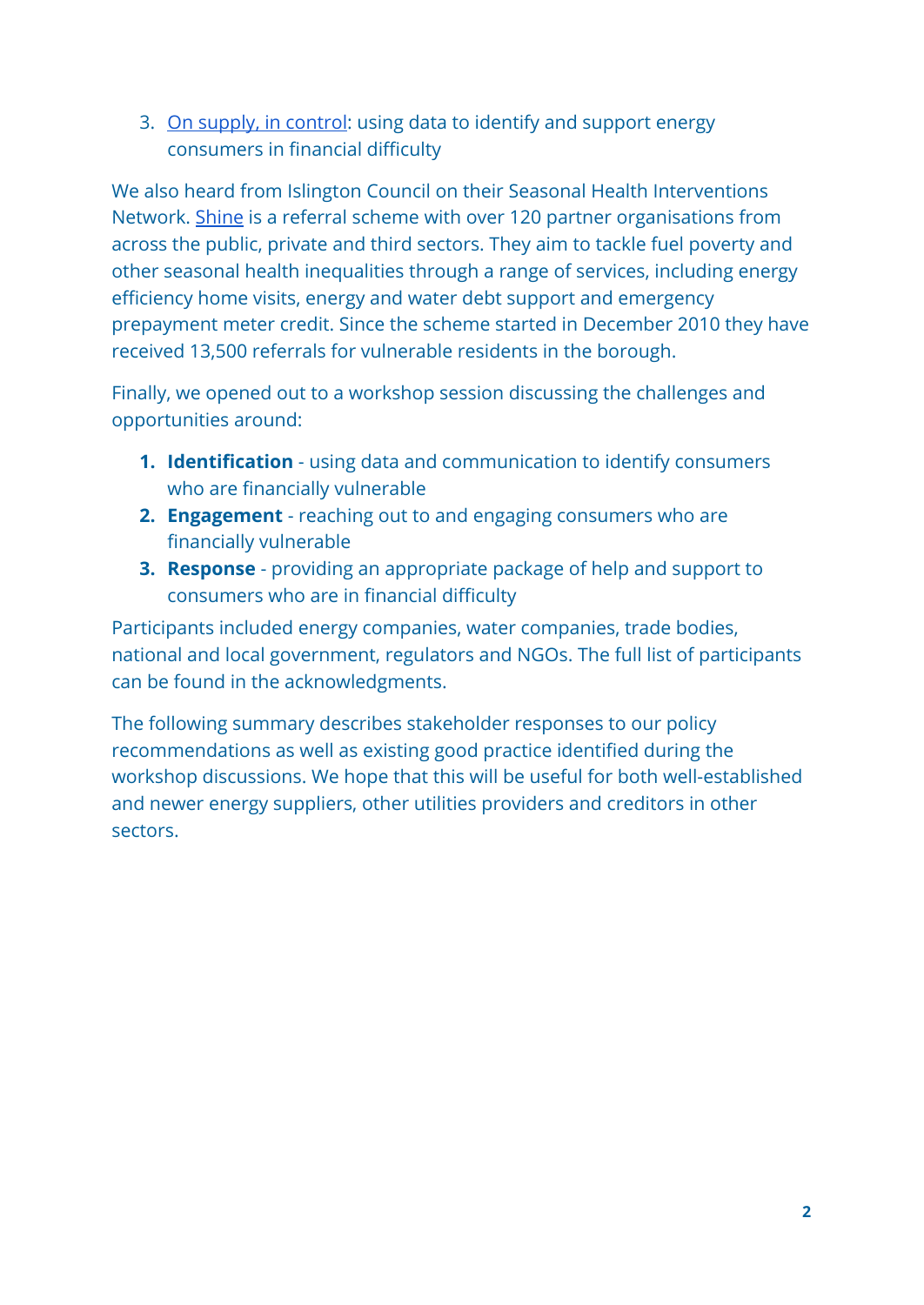## Recommendations

During the workshop, we asked participants for their thoughts on a number of recent recommendations we have made:

#### DWP should provide regular updates to utility companies on welfare reform

Energy suppliers in particular felt this would be hugely beneficial as it would allow them to prepare for upcoming changes. Regular written communication would be welcomed. Some suppliers felt that they only get fairly high-level information currently. Updates should acknowledge that welfare reform is wider than the Universal Credit rollout.

#### DWP and utility companies should increase data sharing

Energy suppliers in general thought that more information about their customers' benefit changes would help them to tailor their debt collection processes. As with any sharing of personal data, consumer confidence will depend on there being genuine transparency and control over who is using their data and a guarantee that it will not expose consumers to harmful practices.

#### The energy industry should establish a clear set of consent requirements for the use of personal data

Participants generally felt that an overall framework would be helpful but were keen to know more details on how it might work. The lack of clarity currently discourages some suppliers from using customer data to identify those in financial difficulty.

#### Energy suppliers should collaborate to develop industry-wide standards for identifying consumers who are at risk of falling into arrears or self-disconnecting

There was mixed feeling on this recommendation. Some participants agreed about the potential for the use of smart data to identify consumers who are financially vulnerable. Others felt it was too early to know whether such analysis of smart meter data could be both accurate and cost effective.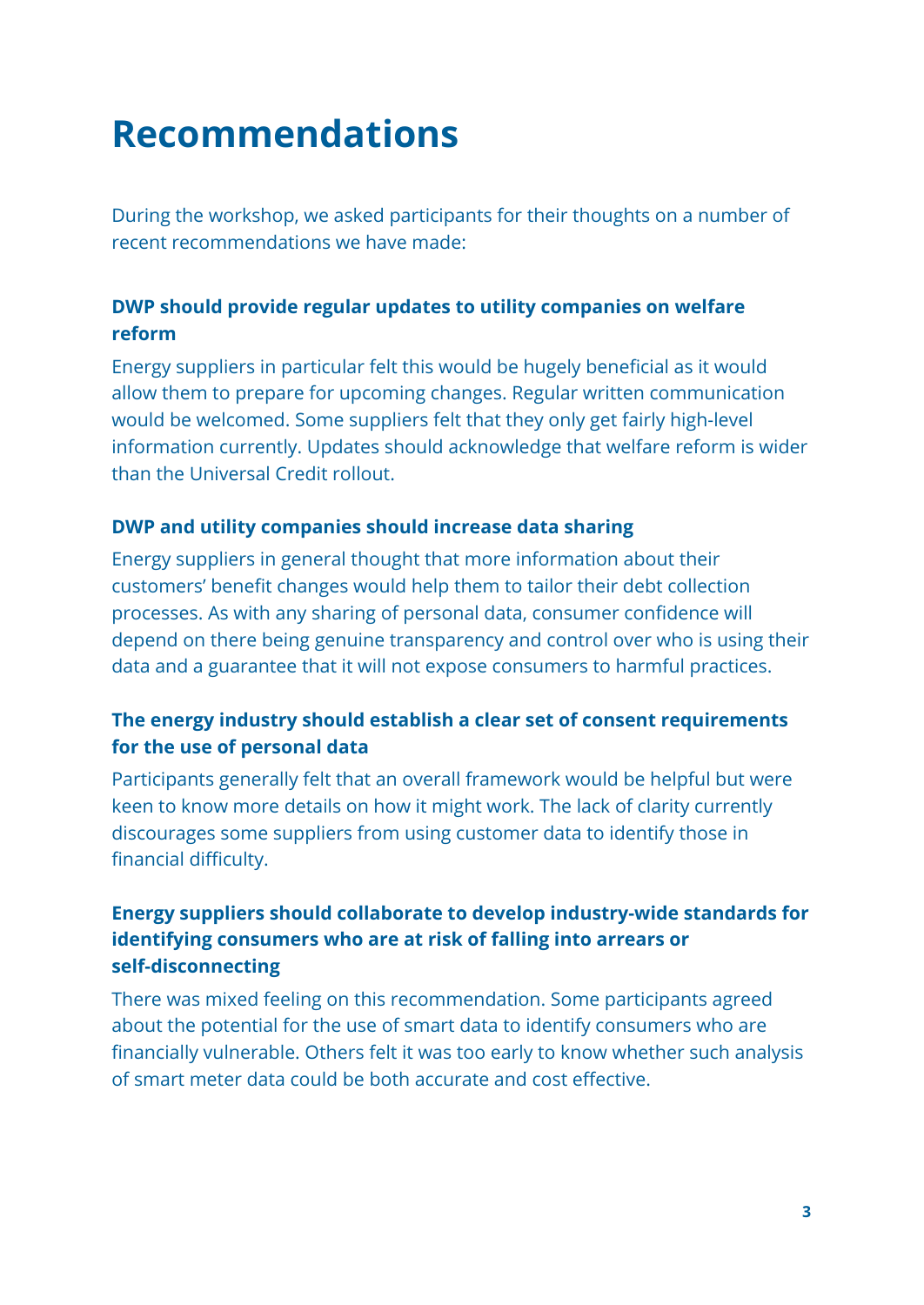# Good practice

## **Identification**

## **Defining vulnerability**

Participants tended to define vulnerability broadly and to include measures of financial vulnerability. Some participants reported an increased number of consumers in vulnerable situations and with more intractable, difficult to resolve problems. They noted particular challenges around identifying consumers with mental health issues. Good practice included:

- Regular reviews of the definition of vulnerability
- Categorising vulnerabilities by health, life events and financial vulnerability
- Empowering frontline agents to take a broad view of vulnerability

## **Early identification**

- Participants felt it was important to identify vulnerability before problems occur, if possible
- There are opportunities to identify vulnerability when the customer first signs up but significant challenges around doing this through online sales channels
- There was appetite for sharing good practice on using data to identify consumers on the brink of debt, ie pre-arrears

## Segmentation

Customer segmentation can help target resources at those who really need help. Examples include:

- Segmentation by reason for debt (eg 'lazy payers' versus those who are struggling to pay)
- Flagging debts as 'in control' or not

## The art of conversation

Good quality interactions at every touch point were seen as key to identifying vulnerability. This includes: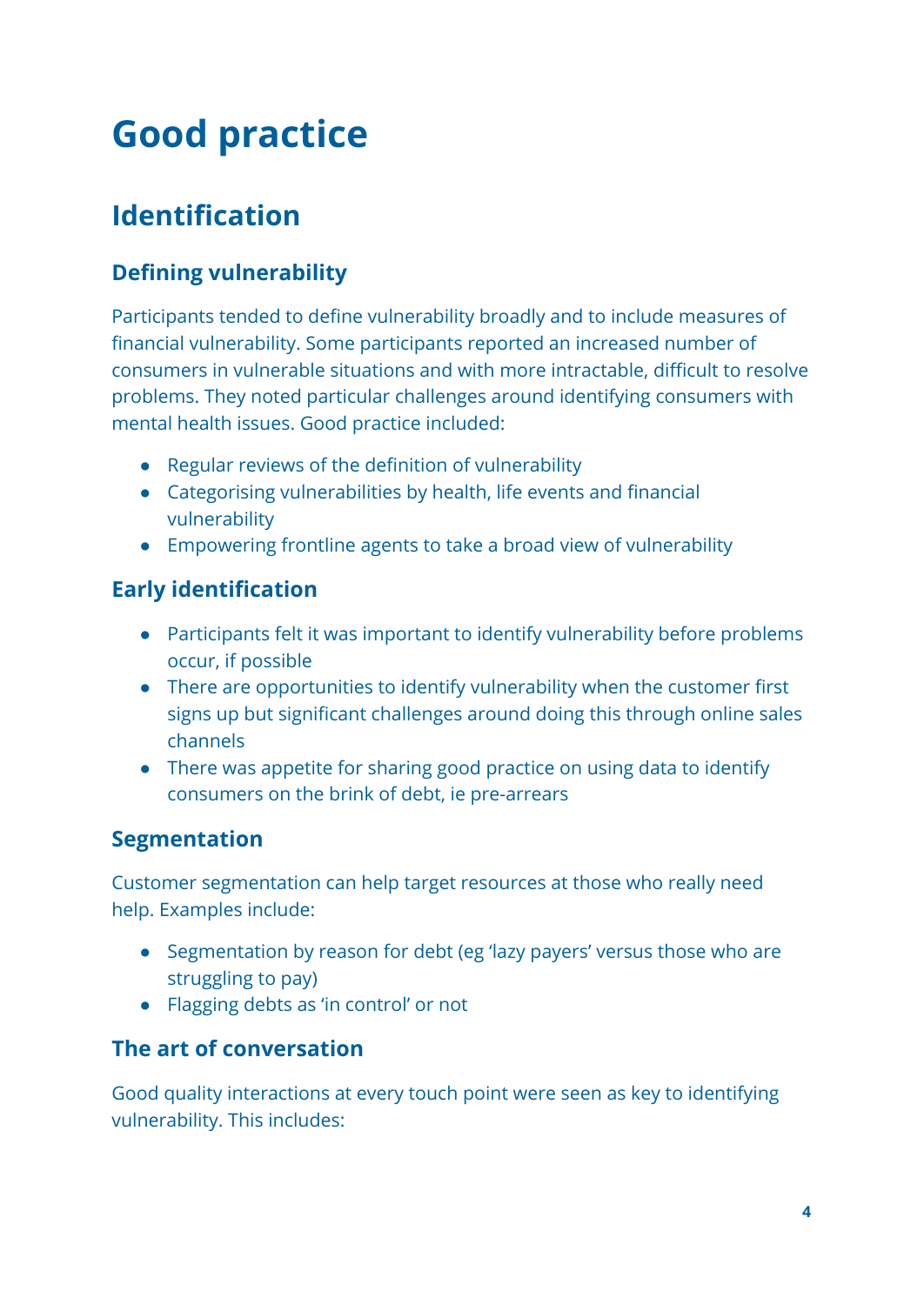- Training staff to ask the right questions (eg 'is there any way we can support or assist you?') and sensitively probe for vulnerability
- Cooperating with the customer, starting from the assumption that they are telling the truth, and aiming to empower them

## Other initiatives

- The customer safeguarding working group, hosted by the Energy Networks Association, is working with organisations across the industry to establish a coordinated approach to vulnerability, including a single set of needs codes for the Priority Services Register
- The government's [Better](https://www.gov.uk/government/consultations/better-use-of-data-in-government) use of data programme should help to improve targeting of schemes to help vulnerable energy consumers. This may include mapping EPC ratings, valuation office datasets and income data from DWP
- Local initiatives such as [Shine](http://www.islington.gov.uk/publicrecords/library/Environmental-protection/Information/Leaflets/2012-2013/(2012-04-25)-Shine-leaflet-2012.pdf) use data mapping up to postcode level to target their services

## Engagement

## Making contact

Consumers have a range of contact preferences, whether letter, email, phone, text message or web-based. Participants generally agreed on the importance of understanding how different groups prefer to engage. Newer suppliers tend to encounter greater challenges around quality of contact details. Good practice includes:

- Trialling new methods of communication such as web chat, personalised text messages and personalised emails
- Enabling face-to-face contact for those who need it. This includes partnership working with local organisations, door-knocking (where consumers have been notified in advance by post) and making best use of smart installation visits

## The customer journey

There was broad consensus that the following 4 elements are key to building good relationships with consumers, particularly those who are vulnerable:

1. Well-trained frontline customer service agents at every stage of the customer journey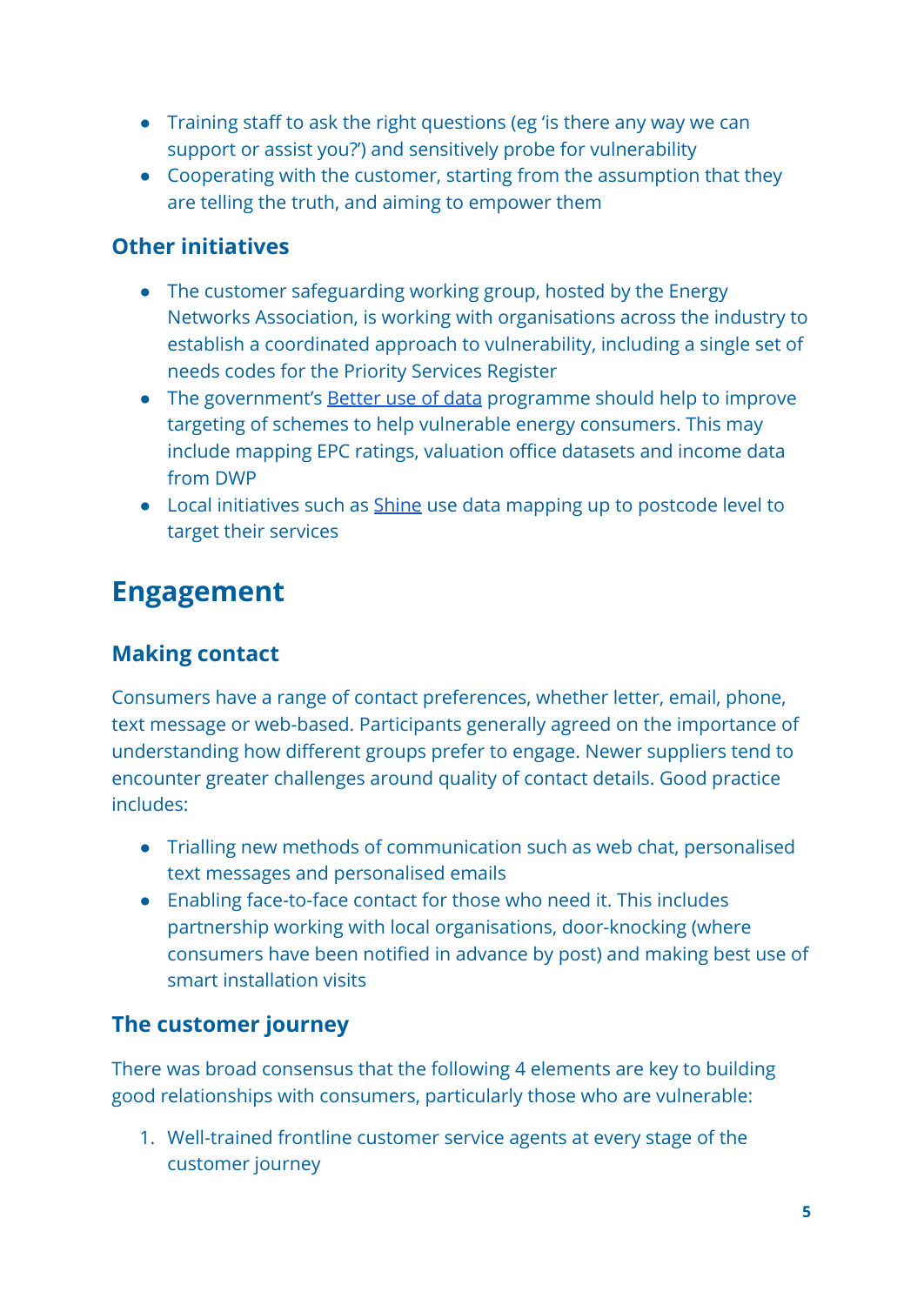- 2. Specialist customer service teams to provide an additional level of support
- 3. Strong signposting/referral routes to third parties
- 4. Outreach via a range of third parties, eg charities, housing associations and local authorities

Participants generally felt that consumers who had received help through these channels were more likely to re-engage with them, creating a virtuous cycle.

## The right message

- Softening the tone of communications (eg debt letters) is an effective means of engaging consumers who are financially vulnerable. The message should be 'we can help' rather than 'we need you to pay'
- A focus on financial savings can encourage consumers to engage with the help on offer
- It is important to set the right tone from the start of the customer journey so that consumers know they can ask for help if they need it

## Future opportunities

The smart meter rollout was generally viewed as an important opportunity to increase consumer engagement. Ideas included:

- Using the in-home display to engage and communicate with consumers
- Using the installation visit to increase consumer awareness of help and support that is available and how they can access it

## Response

## Working with third parties

This tended to be seen as key to helping the most vulnerable, perhaps recognising the limits of what suppliers can do themselves. Good practice includes signposting or referring consumers to:

- Free-to-client debt and money advice services
- Food banks

## Discretionary payments

Prepayment customers who cannot afford to stay on supply may need a discretionary top up. Participants felt that while a discretionary payment is sometimes essential, it should be seen as a short-term measure as there is a risk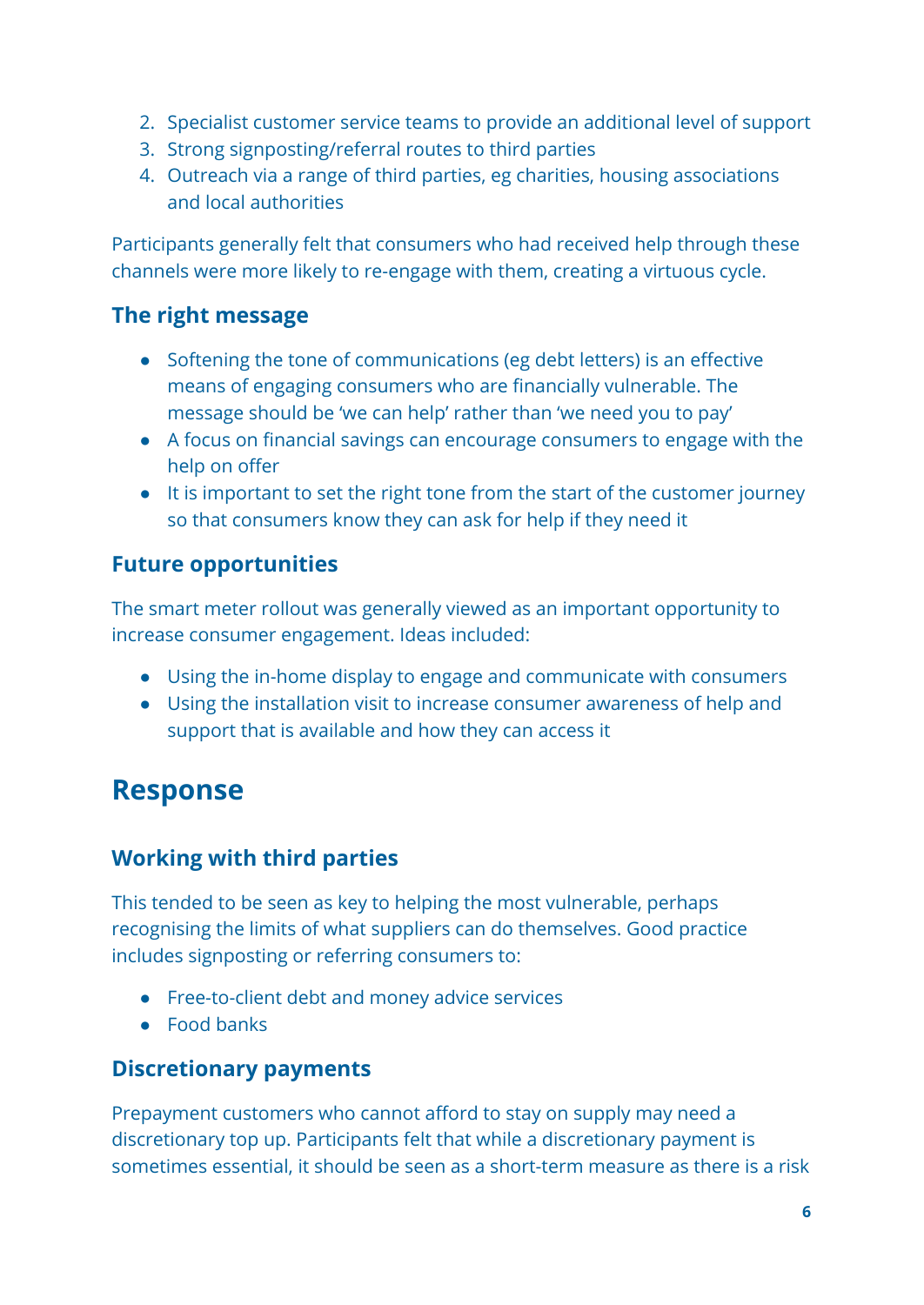that it can lead to more debt. In our view, keeping vulnerable consumers on supply is always the priority and suppliers should consider how else to help consumers manage their energy costs rather than withholding support. Participants identified some good practice including:

- Considering alternative payment methods such as Fuel Direct
- Referring the consumer for debt or money advice
- Promoting energy efficiency measures
- Helping the consumer to make an energy trust fund application

## Flexible payments

Participants recognised that, with the rise of insecure work and fluctuating incomes (eg zero-hour contracts and self-employment), more consumers require flexibility paying for their energy. Good practice includes:

- Training frontline customer service agents and giving them the autonomy to set up flexible and extended debt repayment plans
- Adapting billing systems to be more flexible and help consumers manage with an irregular income
- Trialling the use of tailored debt collection cycles

## Trust funds

Participants acknowledged the particular role of trust funds to help consumers who are finding it difficult to repay their energy debt and manage ongoing costs.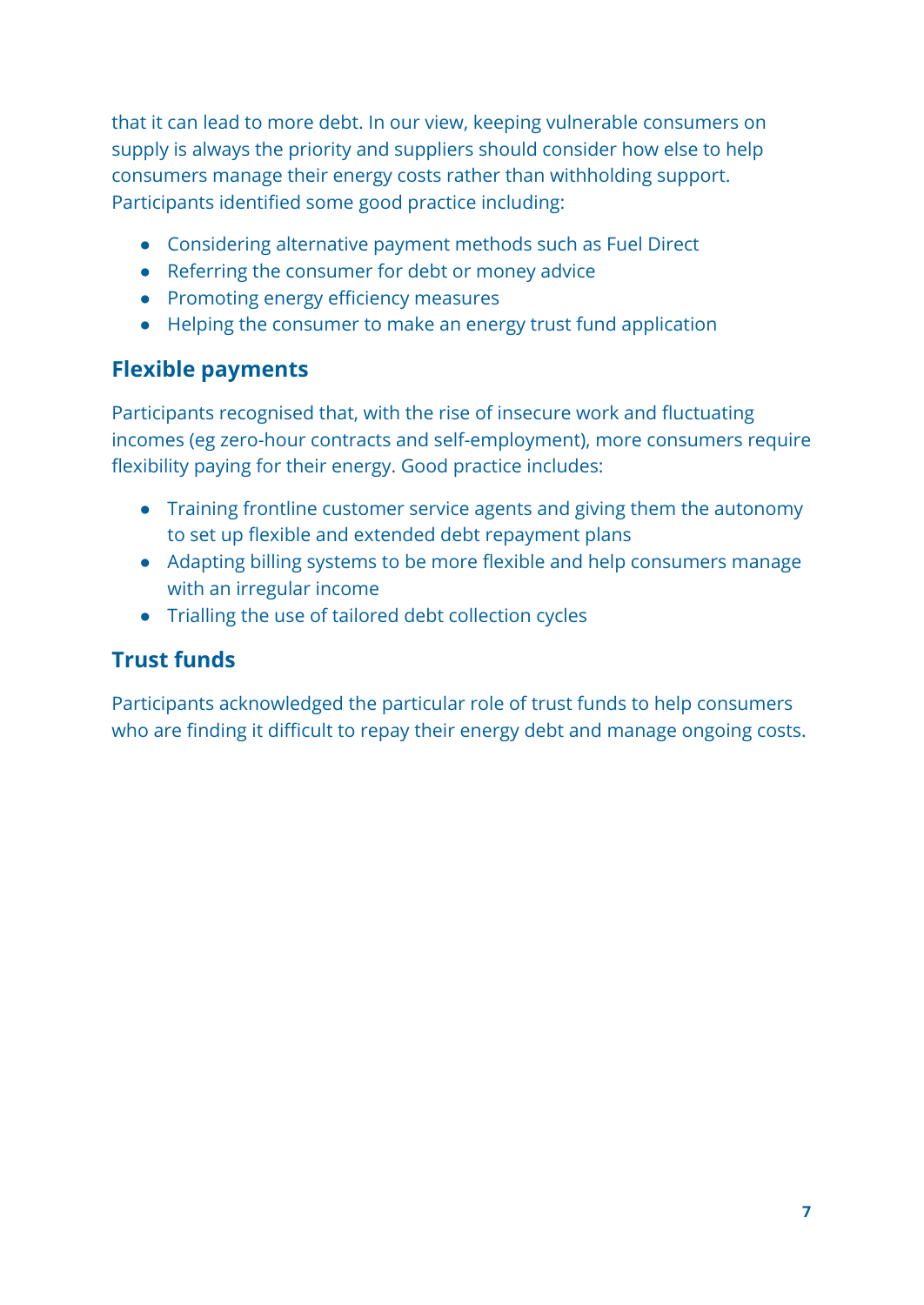# Acknowledgments

We would like to thank all our participants:

British Gas Christians Against Poverty Citizens Advice Coventry Co-operative Energy Cornwall Energy Department of Energy and Climate Change Department for Business, Innovation and Skills Department of Work and Pensions E.ON Economy Energy **Ecotricity** EDF Energy Energy Solutions Energy UK extra energy Extra Help Unit First Utility Green Star Energy Islington Council LoCO2 Energy Octopus Energy **Ofgem** Ombudsman Services: Energy **ScottishPower** Severn Trent Water South West Water **SSE**